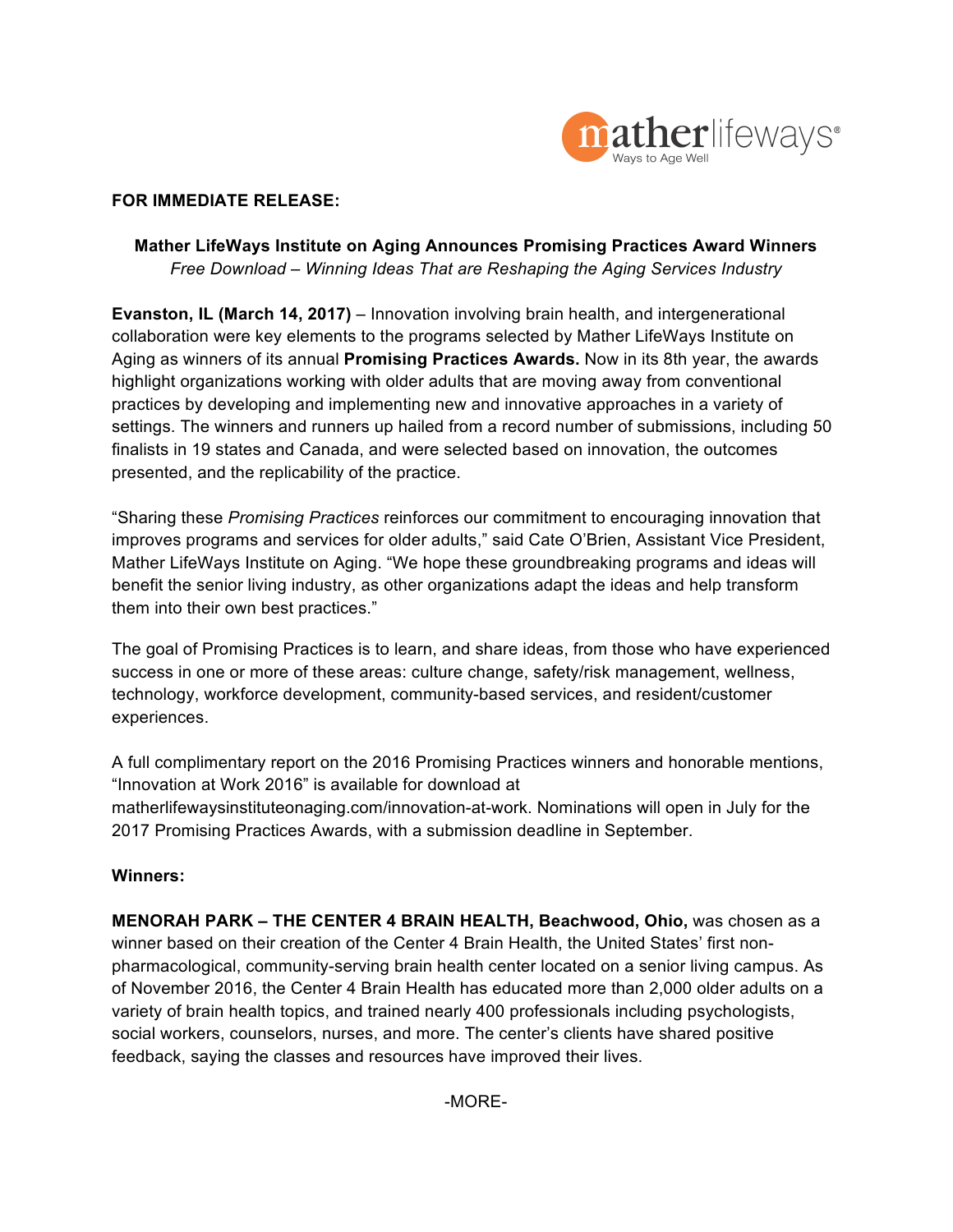### **SAINT JOHN'S COMMUNITIES, Milwaukee, Wisconsin**

Saint John's Communities was chosen as a winner based on collaboration of residents and staff at Saint John's on the Lake with the University of Wisconsin—Milwaukee on a college course on aging. This unique collaboration drew on the skills and experience of residents, who helped create the course curriculum and led the classes; playing an active role in contributing, rather than serving as subjects of study or passive learners. Called Aged to Perfection: An Introduction to Aging, the class of eight students and nine residents met weekly. The curriculum focused on what it means to be an older adult today, what influences the way we age, and why we should care. Residents served as presenters, small group facilitators, and storytellers who shared experiences about life changes, and changes they've experienced in cognition and physical health. The goal was to use people's stories to connect students to the emotional and intellectual aspects of aging that they might not be aware of, and to confront stereotypes of aging.

## **Honorable Mentions:**

# **THE ALZHEIMER'S RESOURCE CENTER, Southington, Connecticut**

The Alzheimer's Resource Center started the Well-BEING Project for Dementia in order to expand the possibilities for people to live well with dementia. The goal was to provide a transformational educational experience, bringing family and professional care partners together to learn with and from persons living with dementia as they collaboratively plan and take action to promote well-being. By including residents with dementia as active participants, the program rejected notions that this population is incapable of making care decisions. For the pilot program of the Well-BEING Project, a group of 300 employees, family members, and residents with dementia participated in five half-day, retreat-style learning sessions.

# **CABRINI OF WESTCHESTER, Dobbs Ferry, New York**

In an effort to increase quality of life for older adults with chronic lung disease and reduce avoidable hospitalizations, the not-for-profit skilled nursing community Cabrini of Westchester opened an in-house post-acute care pulmonary rehabilitation center. After learning that older adults with chronic lung disease make up the largest portion of hospital re-admissions, the organization partnered with White Plains/Montefiore Hospital to serve as the hospital's stepdown program for its pulmonary discharges. Together, the two organizations agreed to follow the same pulmonary clinical protocols and developed policies and procedures, communication guidelines, and a warm patient hand-off strategy. Cabrini of Westchester then transformed underutilized space into a pulmonary rehab gym, purchased exercise equipment, greatly increased their supply of oxygen, and hired a full-time respiratory therapist.